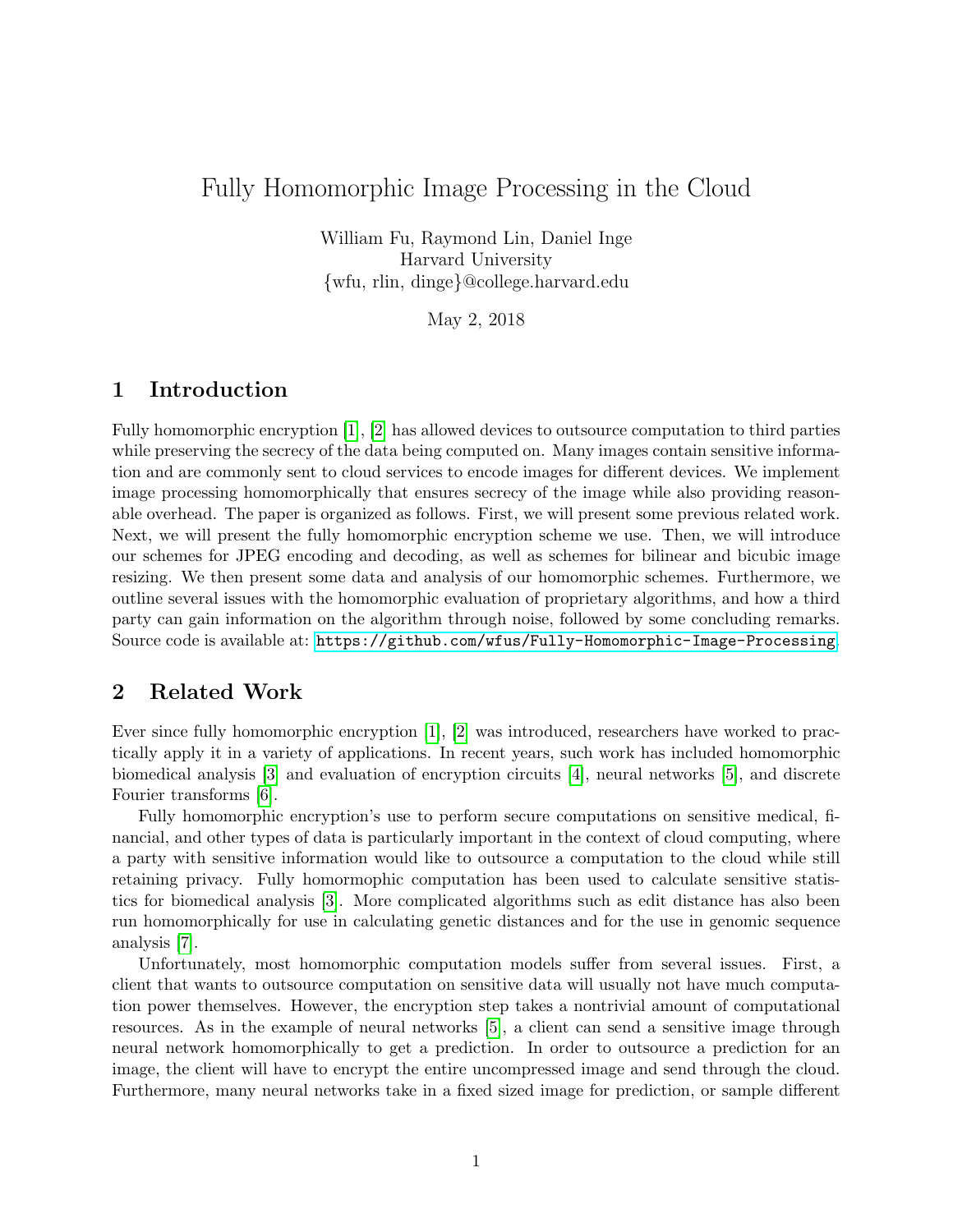

Image Resizing Potential Workflow

Figure 1: A potential application for image resizing. Many neural nets accept a statically sized input. Resizing an image homomorphically would allow a cloud service to run several prediction algorithms on the same image while ensuring that the user will only have to encrypt the image once, since encryption is an expensive operation for end devices.

areas of the image. Therefore, we implement homomorphic image resizing and homomorphic image decompression. Decompressing images homormorphically (for example from the JPEG) format would allow clients to have to homomorphically encrypt significantly less data, since the client most likely does not have abundant computational resources.

## 3 Homomorphic Encryption Scheme

In order to implement homomorphic encryption and evaluation, we use Microsoft's SEAL library [\[8\]](#page-11-7). We will discuss briefly how numbers are encoded in SEAL, as well as the construction and properties of the homomorphic encryption scheme SEAL uses.

## 3.1 Encoding

In SEAL, numbers are encoded as polynomials in the ring  $R_t = \mathbb{Z}_t/(x^n + 1)$  where  $t \in \mathbb{N}$  is called the plaintext modulus and  $n$  is a power of 2.

As we perform operations on real numbers rather than just integers in the course of our implementations, we convert numbers to polynomials using the fractional encoding scheme in SEAL. This involves choosing some base  $B$ , computing the representation of that number in that base, and encoding that representation into a polynomial. To encode a number

$$
y = sign(y) (... + b_3 B^{-3} + b_2 B^{-2} + b_1 B^{-1} + a_0 + a_1 B + a_2 B^2 + ...)
$$

we would use the polynomial

$$
\text{sign}(y) \left( \ldots - b_3 x^{n-3} - b_2 x^{n-2} - b_1 B^{n-1} + a_0 + a_1 x + a_2 x^2 + \ldots \right)
$$

Note that some numbers might not have a finite representation in a given base, and we have a limited number of coefficients for in our polynomial. As such SEAL provides parameters  $n_i$  and  $n_f$  that set the maximum number of coefficients to be used for the integer  $(a_i \text{ coefficients})$  and fractional  $(b_i \text{ coefficients})$  parts of the representation, respectively.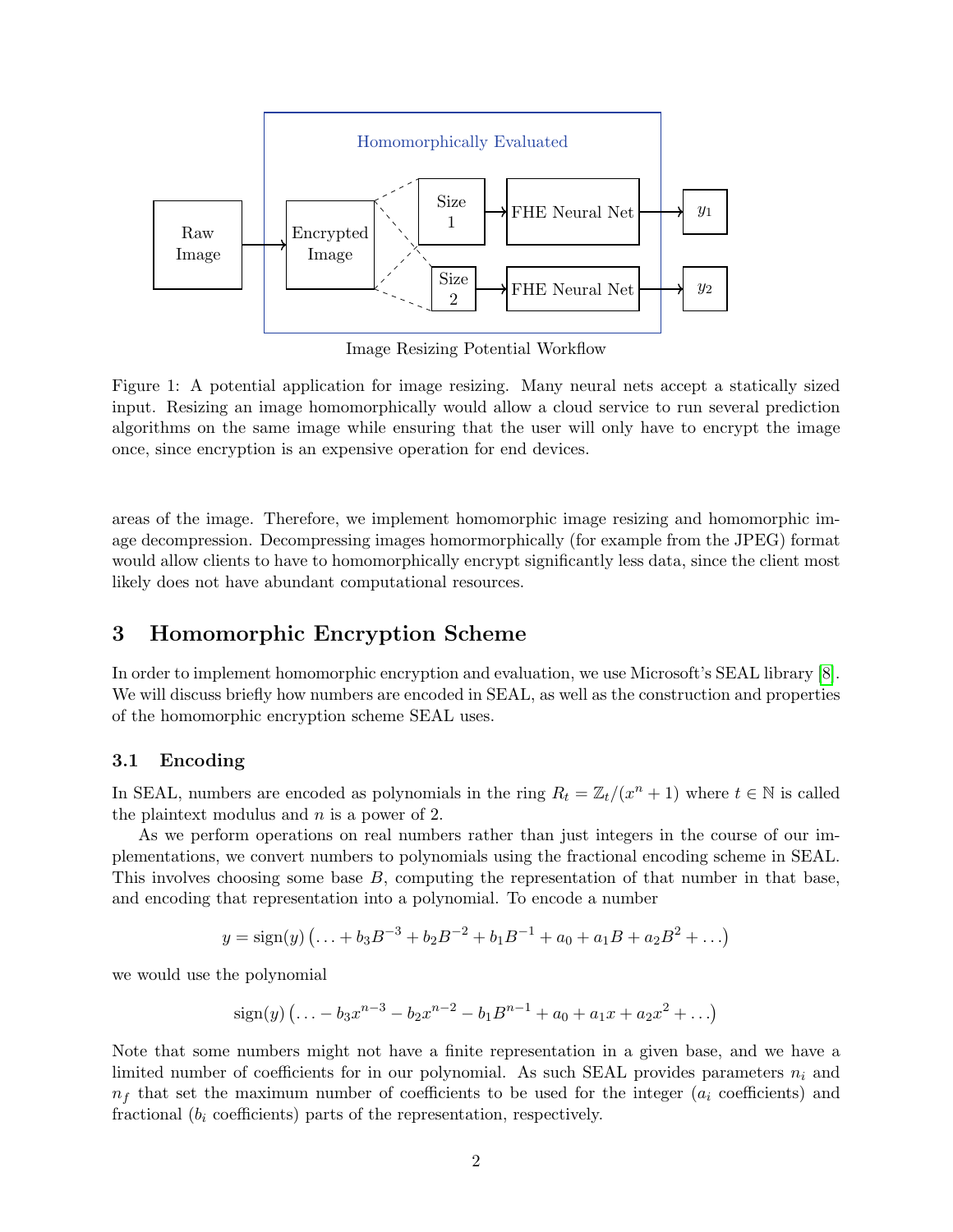### 3.2 Encryption

The homomorphic encryption scheme used in SEAL is due to Fan and Vercauteren [\[9\]](#page-11-8) with slight modification to the decryption, addition, and multiplication operations [\[8\]](#page-11-7). Plaintexts are polynomials in  $R_t$  as defined in the above encoding section, and ciphertexts are arrays of polynomials in  $R_q = \mathbb{Z}_q/(x^n + 1)$  for  $q \in \mathbb{N}$  is called the ciphertext modulus and n is as defined earlier.

Let us define  $\lambda$  to be a security parameter,  $R_2 = \mathbb{Z}_2/(x^n + 1)$ , distribution  $\chi$  defined based on the discrete Gaussian,  $[\cdot]_q$  to be reduction of polynomial coefficients modulo q,  $[\cdot]$  to be integer rounding,  $\lvert \cdot \rvert$  to be integer floor, and  $\lvert \cdot \rvert$  to be integer ceiling. Key generation is defined as

KeyGen(
$$
\lambda
$$
) : $s \stackrel{R}{\leftarrow} R_2, a \stackrel{R}{\leftarrow} R_q, e \stackrel{R}{\leftarrow} \chi$   
 $(sk, pk) \leftarrow (s, ([-(as + e)]_q, a))$ 

Encryption and decryption are defined as

$$
\begin{aligned}\n\text{Encrypt}(pk, m) & : u \stackrel{R}{\leftarrow} R_2, e_0, e_1 \stackrel{R}{\leftarrow} \chi(p_0, p_1) \leftarrow pk \\
\text{ct} \leftarrow \left( \left[ \left\lfloor \frac{q}{t} \right\rfloor m + p_0 u + e_0 \right]_q, [p_1 u + e_1]_q \right) \\
\text{Decrypt}(sk, ct) & : s \leftarrow sk, (c_0, \dots, c_k) \leftarrow ct \\
m \leftarrow \left[ \left\lfloor \frac{t}{q} \left[ \sum_{i=0}^k c_i s^i \right]_q \right] \right]_t\n\end{aligned}
$$

Finally, homomorphic addition and multiplication are performed by doing

Add
$$
(ct_0, ct_1) : (c_0, \ldots, c_j) \leftarrow ct_0, (d_0, \ldots, d_k) \leftarrow ct_1
$$
  
\n $ct_2 \leftarrow (c_0 + d_0, \ldots, c_{\max(j,k)} + d_{\max(j,k)})$   
\nMultiply $(ct_0, ct_1) : (c_0, \ldots, c_j) \leftarrow ct_0, (d_0, \ldots, d_k) \leftarrow ct_1$   
\n $ct_2 \leftarrow \left( \left[ \left[ \frac{t}{q} \sum_{r+s=0} c_r d_s \right] \right]_q, \ldots, \left[ \left[ \frac{t}{q} \sum_{r+s=j+k} c_r d_s \right] \right]_q \right)$ 

We will now briefly state a few basic properties of the encryption parameters and evaluation operations. First off, the noise budget cost of addition or subtraction operations is very low compared to that of a multiplication operation. Increasing the ciphertext modulus  $q$  increases the initial noise budge of a freshly encrypted ciphertext as well as decreases the security. Increasing the power of the polynomial modulus  $n$  increases security while decreasing speed. In addition, increasing the plaintext modulus t decreases the noise budget and increases the cost of multiplicative operations, while it allows for computations on larger numbers or with more precision.

As multiplication increases the size of the ciphertext by increasing the number of polynomials in the ciphertext array, such operations result in higher computation time needed for further operations and high consumption of the noise budget. To combat this, the FV scheme also includes an operation called relinearization that reduces the ciphertext size. However, as the multiplicative depth of the circuits we use are not particularly high, and relinearization itself has a computation cost (as well as a noise budget cost comparable to that of addition or subtraction), we do not make use of it in our implementation.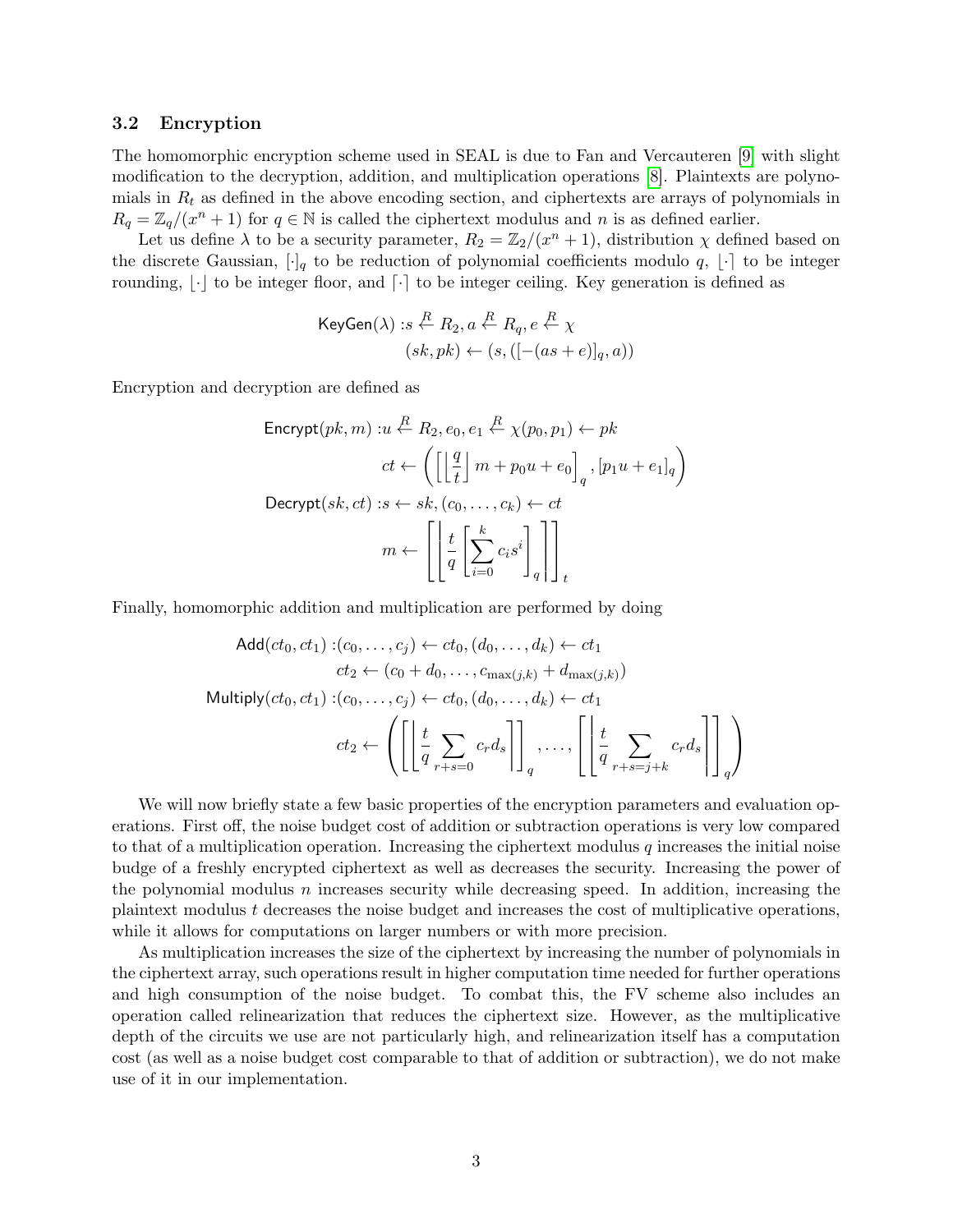## 4 Homomorphic Image Processing

### 4.1 Image Resizing

When we resize an image, we must have a way of defining each of the pixels in the new image based on the pixels of the old image. A common way of doing this is using the pixels in the original image that would be around a pixel in the new image to perform some sort of interpolation. This is illustrated in Figure [2.](#page-3-0)



<span id="page-3-0"></span>Figure 2: Finding nearby pixels in the original image for a pixel in the new image. The red lines are the pixels of the original image, the black lines are the pixels of the new image, and the pixels in the original picture that are dotted are the  $2 \times 2$  square of pixels in the old image that would be "nearby" to the pixel in the upper left corner of the resized image.

We implement two types of interpolation commonly used for image rescaling: bilinear and bicubic interpolation.

Bilinear interpolation involves performing linear interpolation in two dimensions. Linear interpolation uses a linear approximation to guess the for the value of a function at a point between points with known function value. The formula for linearly interpolating the value of function  $f$  at x between  $x_0$  and  $x_1$ , if  $t = \frac{x - x_0}{x_1 - x_0}$  $\frac{x-x_0}{x_1-x_0}$ , is

$$
f(x) = \begin{pmatrix} 1 & t \end{pmatrix} \begin{pmatrix} 1 & 0 \\ -1 & 1 \end{pmatrix} \begin{pmatrix} f(x_0) \\ f(x_1) \end{pmatrix} \tag{1}
$$

To extend to bilinear interpolation, we first interpolate values in one dimension, and then in the other, as illustrated Figure [3.](#page-3-1)



<span id="page-3-1"></span>Figure 3: Bilinear interpolation. The green and yellow points are points where we know the value of the function, and the black point is the one which we wish to find, and the heights of the points above the plane represent the function value (image obtained from [\[10\]](#page-11-9)).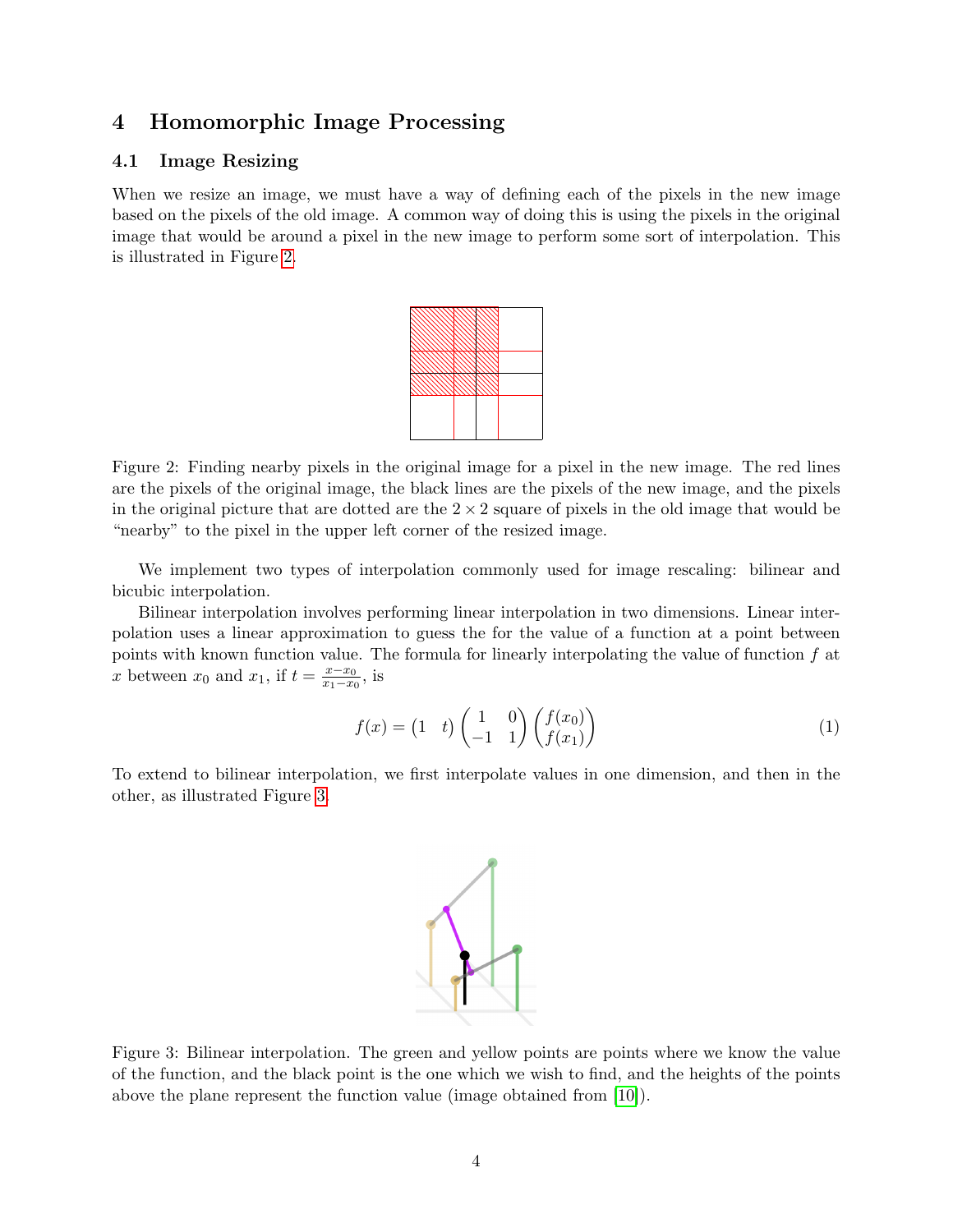Each linear interpolation requires two points, so we will need the  $2 \times 2$  square of pixels around the center of the new pixel to perform our interpolation.

Bicubic interpolation, on the other hand, performs cubic interpolation in two dimensions. Linear interpolation uses a cubic approximation to guess the for the value of a function at a point between points with known function value. The formula for interpolating the value of function  $f$  at  $x$ between  $x_0$  and  $x_1$ , if  $t = \frac{x - x_0}{x_1 - x_0}$  $\frac{x-x_0}{x_1-x_0}$ ,  $x_{-1} = 2x_0 - x_1 - x_0$ ,  $x_2 = 2x_1 - x_0$  is

$$
f(x) = \frac{1}{2} \begin{pmatrix} 1 & t & t^2 & t^3 \end{pmatrix} \begin{pmatrix} 0 & 2 & 0 & 0 \\ -1 & 0 & 1 & 0 \\ 2 & -5 & 4 & -1 \\ -1 & 3 & -3 & 1 \end{pmatrix} \begin{pmatrix} f(x_{-1}) \\ f(x_0) \\ f(x_1) \\ f(x_2) \end{pmatrix}
$$
(2)

To do bicubic interpolation, we first interpolate values in one dimension, and then in the other, as illustrated in Figure [4.](#page-4-0)



<span id="page-4-0"></span>Figure 4: Bicubic interpolation. The red, yellow, green and blue points are points where we know the value of the function, the black point is the one which we wish to find, and the heights of the points above the plane represent the function value (image obtained from [\[10\]](#page-11-9)).

Since each cubic interpolation requires four points, we will need the  $4 \times 4$  square of pixels around the center of the new pixel to perform our interpolation.

Since bilinear and bicubic interpolation are built up directly from linear and cubic interpolation, respectively, our homomorphic implementation simply involved writing functions to homomorphically evaluate those formulas.

#### 4.2 Image Compression

We implement JPEG encoding, which is usually done by performing a YCbCr color transform, a discrete cosine transform (DCT), quantization, and lossless entropy encoding on each  $8 \times 8$  block in the original image. We will briefly describe each of these steps here.

The Y'CbCr color transform involves taking our representation of color for each pixel from the standard RGB space to the Y'CbCr space, where Y' is a luma value and Cb, Cr are chroma values. We move to this color space since human visual perception is more sensitive to brightness than to color, so this representation is more compressible than is RGB color specification. The transformation between the color spaces is given by

$$
\begin{pmatrix} Y' \\ Cb \\ Cr \end{pmatrix} = \begin{pmatrix} 0.299 & 0.587 & 0.114 \\ -0.168736 & -0.331264 & 0.5 \\ 0.5 & -0.418688 & -0.081312 \end{pmatrix} \begin{pmatrix} R \\ G \\ B \end{pmatrix}
$$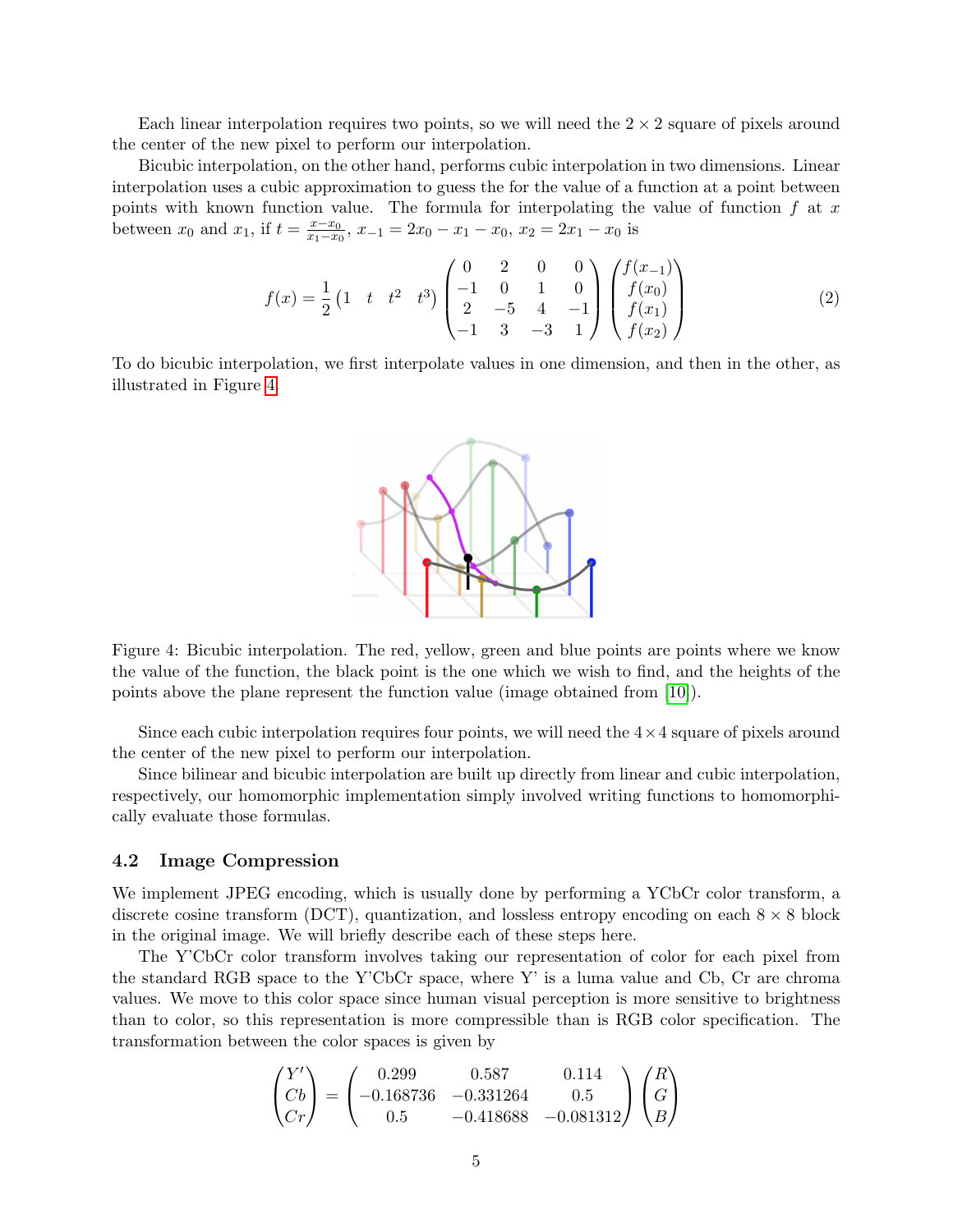

JPEG Standard Image Compression

Figure 5: The workflow for JPEG compression using our homomorphic scheme.

The DCT is a frequency domain representation of the image. If A is a  $8 \times 8$  block for one channel of the color space and B is the resultant DCT matrix, we have that if  $\alpha(x)$  is  $\frac{1}{\sqrt{x}}$  $\frac{1}{2}$  if  $x = 0$ and 1 otherwise,

$$
B_{uv} = \frac{1}{4}\alpha(u)\alpha(v)\sum_{x=0}^{7}\sum_{y=0}^{7}A_{xy}\cos\left(\frac{2x+1}{16}\pi u\right)\cos\left(\frac{2y+1}{16}\pi v\right)
$$

The quantization process is where the lossy part of JPEG compression occurs. Since DCT coefficients for high frequencies are often small values, and the disposal of such frequencies would lead to little perceptible difference, we divide the DCT coefficients by elements of a quantization matrix  $Q$  and round the result. If C is the resultant matrix after quantization of B using quantization matrix  $Q$ , we have that

$$
C_{ij} = \left\lfloor \frac{B_{ij}}{Q_{ij}} \right\rceil
$$

Finally, the lossless entropy encoding involves "zig-zagging" through the quantized DCT coefficient matrix and performing run length encoding on that sequence, followed by Huffman encoding on the result of that.

It goes against CPA security to implement a reasonable entropy encoding and send it back to the client with less data (it would be possible to do the encoding, but the server would have to send back padded zeros anyway with the same size). As the entropy encoding takes less time than the color transform, DCT, and quantization steps, we implement homomorphic evaluation for all of the steps except for the entropy encoding, which the client performs after receiving the result from the other steps from the server.

#### 4.3 Image Decompression

We implemented simple run length decoding, since most lossy image formats use run length encoding after a DCT as the main compression technique. We tested with simple run length decoding (without the Huffman coding using in the JPEG file format) consisting of pairs  $(a_i, b_i)$  where the pair corresponds with  $a_i$  being repeated  $b_i$  times. An example sequence is

$$
[(A,8),(B,3),(C,5)] \mapsto [AAAAAAAABBBCCCCC]
$$

Since the H.264 and MPEG video encoding standard uses run length encodings that encode lengths of 16 (4  $\times$  4 blocks), 64 (8  $\times$  8 blocks), and 256 (16  $\times$  16 blocks) and JPEG uses run length encodings to encode lengths of  $64$  ( $8 \times 8$  blocks), we implemented our homomorphic run length decoding for output lengths of 16 and 64.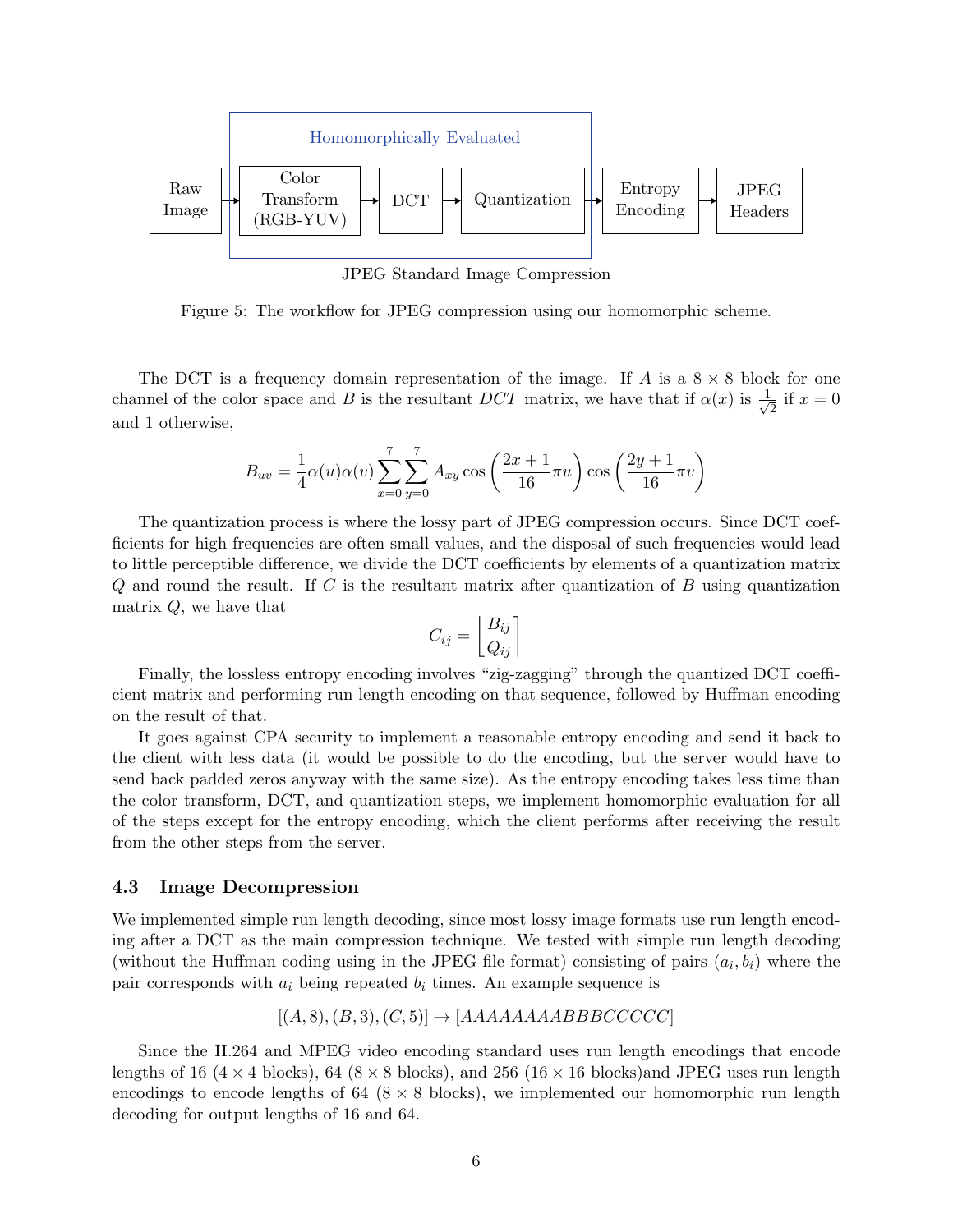There are methods of compiling a function into boolean circuits [\[11\]](#page-11-10) to take advantage of conditionals. However, converting the run length decoding into a boolean circuit would not allow the resulting image to be used in a homomorphic neural network, so we investigated ways to approximate run length decoding without converting into a boolean circuit. Unfortunately, the homomorphic encryption scheme does not allow for conditional expressions or division by ciphertexts. Therefore, we use the following method of approximating the run length encoding. Consider an example with a fixed output length of 16 as in the case for video encodings.

 $[(20, 8), (30, 3), (15, 5)] \rightarrow [20, 20, 20, 20, 20, 20, 20, 20, 30, 30, 30, 15, 15, 15, 15, 15]$ 

Since the output array is a fixed length, we can image that is it a continuous function  $f$  with domain from 0 to 16, and split the function apart into  $f_1, f_2, f_3$  corresponding to each pair, which is depicted as follows.



However, it is difficult to recreate these step functions without using conditionals. It is also difficult to use a sigmoid type function to approximate these step functions, because sigmoid involves ciphertext division. We approximated the step functions using the Fourier series, since all of the coefficients do not require ciphertext division and since the sine and cosine functions can be Taylor expanded to use only ciphertext multiplication. However, since we have to take the Taylor expansion of sine and cosine, we have to try to minimize the domain of the inputs into sine and cosine. Therefore, we approximate using the Fourier series with a periodicity of 64 and our step functions. The Fourier series for this example is explicitly plotted in Figure [6.](#page-7-0)

To evaluate our actual output array and the sixteen decoded values, we will sum up the Fourier series of  $f_1$ ,  $f_2$ , and  $f_3$  to find f, which is shown in Figure [6.](#page-7-0) Then, our output array will just be equal to the function at  $0, \ldots, 15$ , and the decoded sequence will be

DecodedSequence =  $[f(0),..., f(15)]$ 

Note that it is possible to do run length decoding homomorphically because the Fourier series of the step function defined as 1 on  $(-b, b)$  and 0 elsewhere periodic from 0 to 64 is just

$$
H(b, o, x) = \frac{b}{64} + \sum_{k=0}^{\text{deg}} \frac{2}{k\pi} \sin\left(\frac{kb\pi}{64}\right) \cos\left(\frac{k(x - o)\pi}{64}\right)
$$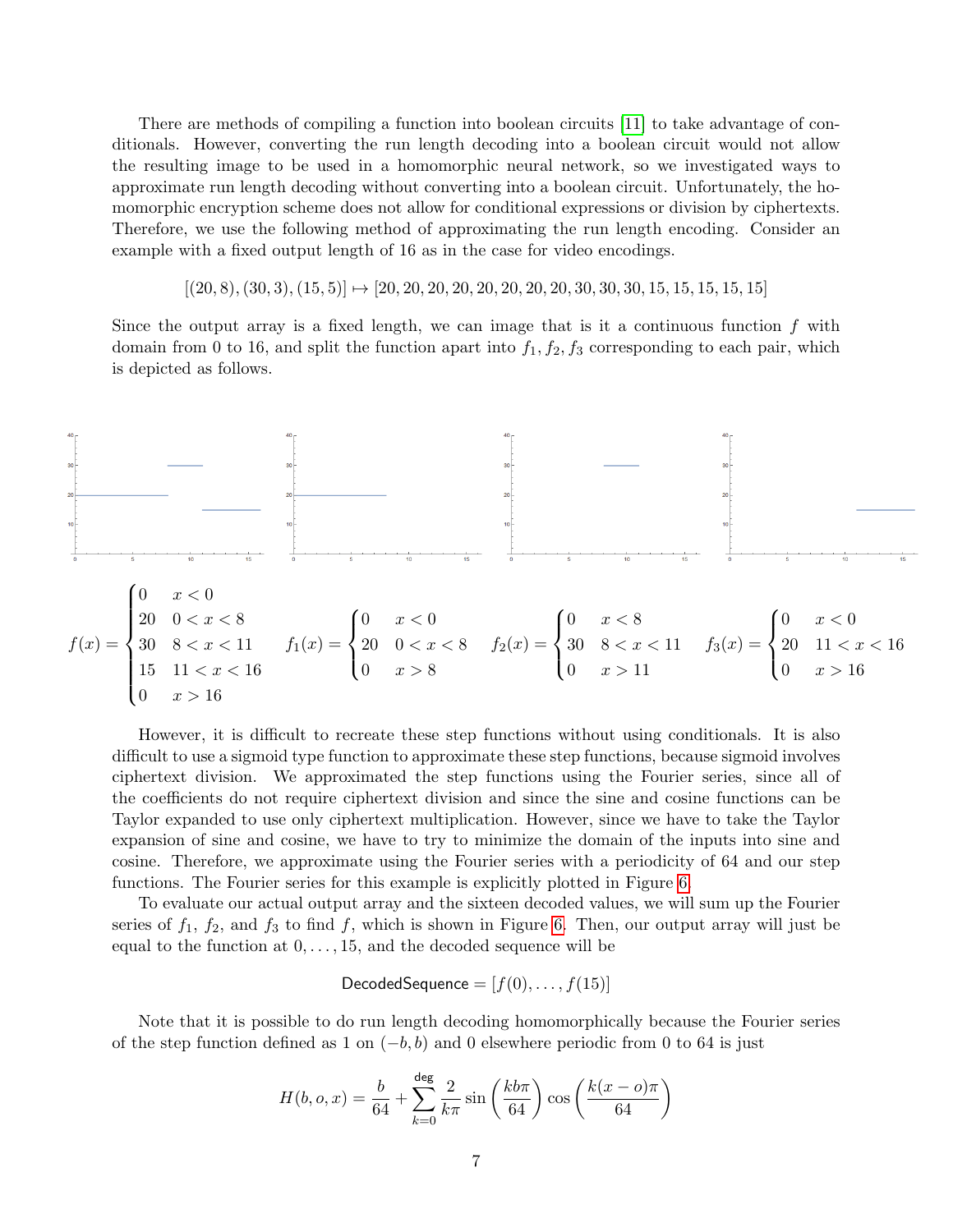Then, given a run length encoding given by  $[(a_1, b_1), \ldots, (a_t, b_t)]$ , the series representation of our step functions will be shifted versions of  $H$ . Then, we will have

$$
f(x) = H_1(x) + \dots + H_t(x) \qquad H_i(x) = a_i \cdot H\left(\frac{b_i}{2} + \delta - \frac{1}{2}, \frac{b_i}{2} + \sum_{k=1}^{i-1} b_k, x\right)
$$

where  $\delta$  is a parameter that affects the width of each step of our approximated step function.



<span id="page-7-0"></span>Figure 6: The separate Fourier series for the the functions  $f_1$ ,  $f_2$ ,  $f_3$  using our example  $[(20, 8), (30, 3), (15, 5)].$  The Fourier series is centered at 0 with a period of 64, approximated to the 16<sup>th</sup> term. Then, the series is shifted on the x axis to get the peaks to the correct position. The sum  $f = f_1 + f_2 + f_3$  is plotted on the right and is compared to the original step functions it approximates.

We use the Taylor expansion of sin and cos to the  $10<sup>th</sup>$  order term to get a larger domain to work with, since it is impossible to take a number modulo  $2\pi$  homomorphically. Since all of these steps use the ciphertexts  $a_i, b_i$  in the numerator and using only addition and multiplication, it works homomorphically.

We note when applied to the JPEG decoding process, the noise resulting from our approximated step functions should not prove to be a significant problem. As JPEG is a lossy compression scheme, we see that the noise, when not excessive, should not have a significant impact on the quality of the resultant image.

## 5 Evaluation

#### 5.1 Timing

For benchmarking purposes, we ran all the algorithms on a computer with a 12 core Intel i7-8700K with a clock rate of 3.70 GHz with 16 GB of DDR4 RAM. As  $n$  the power of the polynomial modulus has the most significant impact of the speed [\[8\]](#page-11-7), we found the average runtime of the encryption and decryption operations in the homomorphic encryption scheme as well as the most expensive operations we implemented for image resizing and compression as a function of  $n$ . This averaging was done over multiple runs of each of the functions, as well as variations in plaintext modulus. The resultant timings for the various operations can be found in Figure [7.](#page-8-0)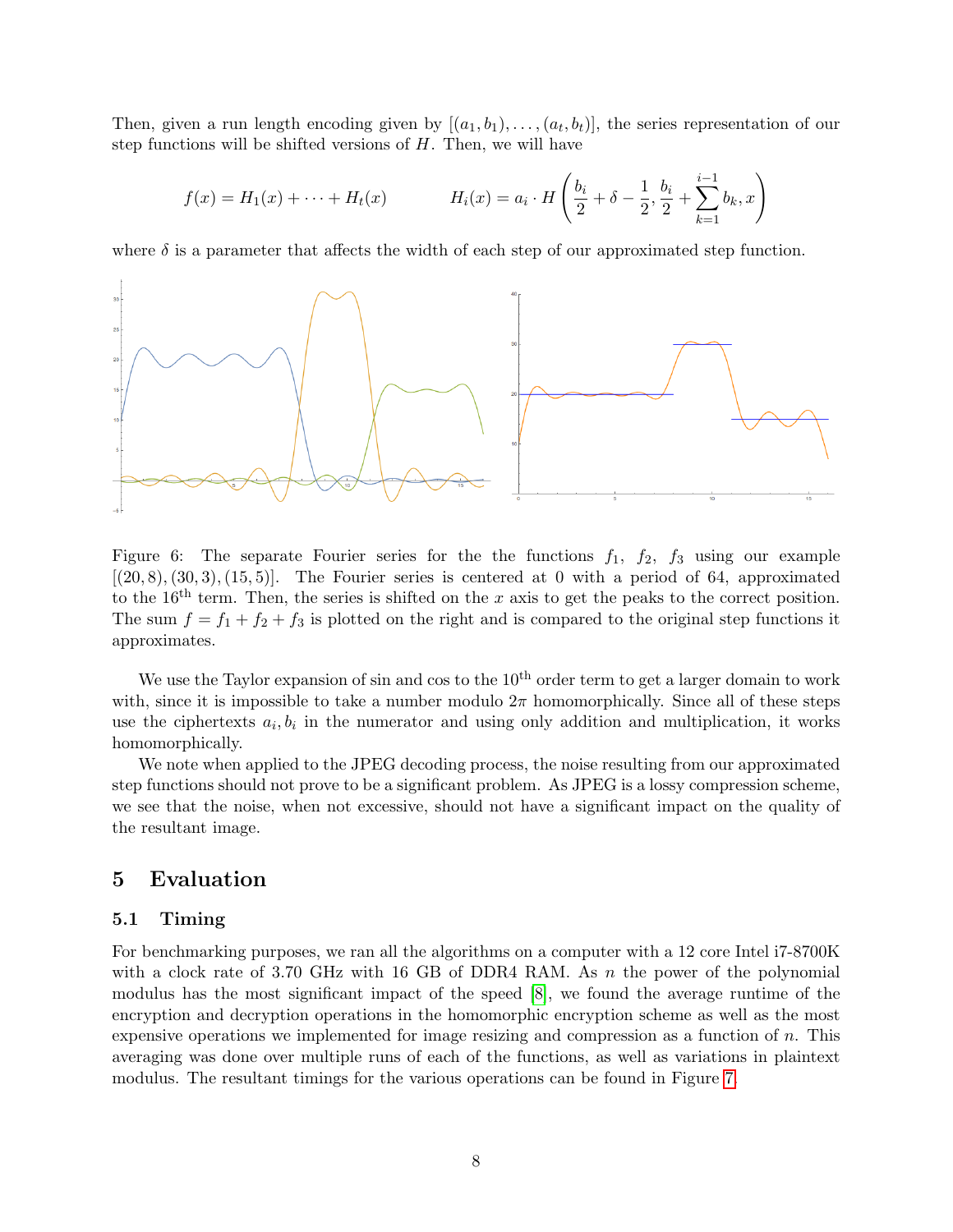|                      | $n = 2048$ | $n = 4096$ | $n = 8192$ | $n = 16384$ |
|----------------------|------------|------------|------------|-------------|
| Encryption           | 0.851      | 1.782      | 3.978      | 11.223      |
| Decryption           | 0.079      | 0.268      | 1.003      | 4.233       |
| Linear Interpolation | 3.057      | 10.399     | 39.418     | 170.172     |
| Cubic Interpolation  | 9.078      | 31.664     | 122.357    | 526.084     |
| <b>DCT</b>           | 55.701     | 199.171    | 762.647    | 3093.471    |

<span id="page-8-0"></span>Figure 7: The average runtime in milliseconds for encryption and decryption in the homomorphic scheme, as well as our various homomorphically evaluated functions, as a function of  $n$ , the power of the polynomial modulus.

### 5.2 Image Resizing

Varying encryption parameters had similar effects on both bilinear and bicubic resizing. Since bicubic resizing requires greater multiplicative depth, and the images produced with bilinear interpolation were quite similar to the ones from bicubic inteprolation, we will show the results we obtained during benchmarking for bicubic resizing. We resized a  $48 \times 48$  image to a destination size of  $17 \times 17$ . Some results while varying the plaintext modulus t is shown in Figure [8.](#page-8-1)



<span id="page-8-1"></span>Figure 8: Bicubic image resizing on a picture of Professor Boaz Barak to a  $17 \times 17$  image with polynomial modulus  $x^{4096} + 1$  and plaintext modulus t.

Since we are working in a modular system, it is possible for operations to get corrupted due to overflow when numbers exceed the modulus size. We can see that setting a smaller modulus size of  $t = 11$  produces visible overflowed pixels. However, using too large of a plaintext modulus space decreases the amount of operations we can do, as this results in a decrease in the initial noise budget of a ciphertext, as well an increase noise cost of performing multiplicative operations on ciphertexts, thereby resulting in completely indecipherable ciphertexts. The result of such excess of the noise budget can be seen in the black image resulting with  $t = 100003$ .

#### 5.3 Image Compression

We observed similar effects with overflow as in the previous section about image resizing. However, in this case, we can see that each overflow will only have a corrupting effect on the localized  $8 \times 8$ where it is located. We can see the corrupted high frequencies in Figure [9.](#page-9-0) Note that the high frequency components of the DCT do not usually overflow, since we can see the outline of Professor Barak's face in the  $t = 11$  case even as all of the chroma elements have been corrupted.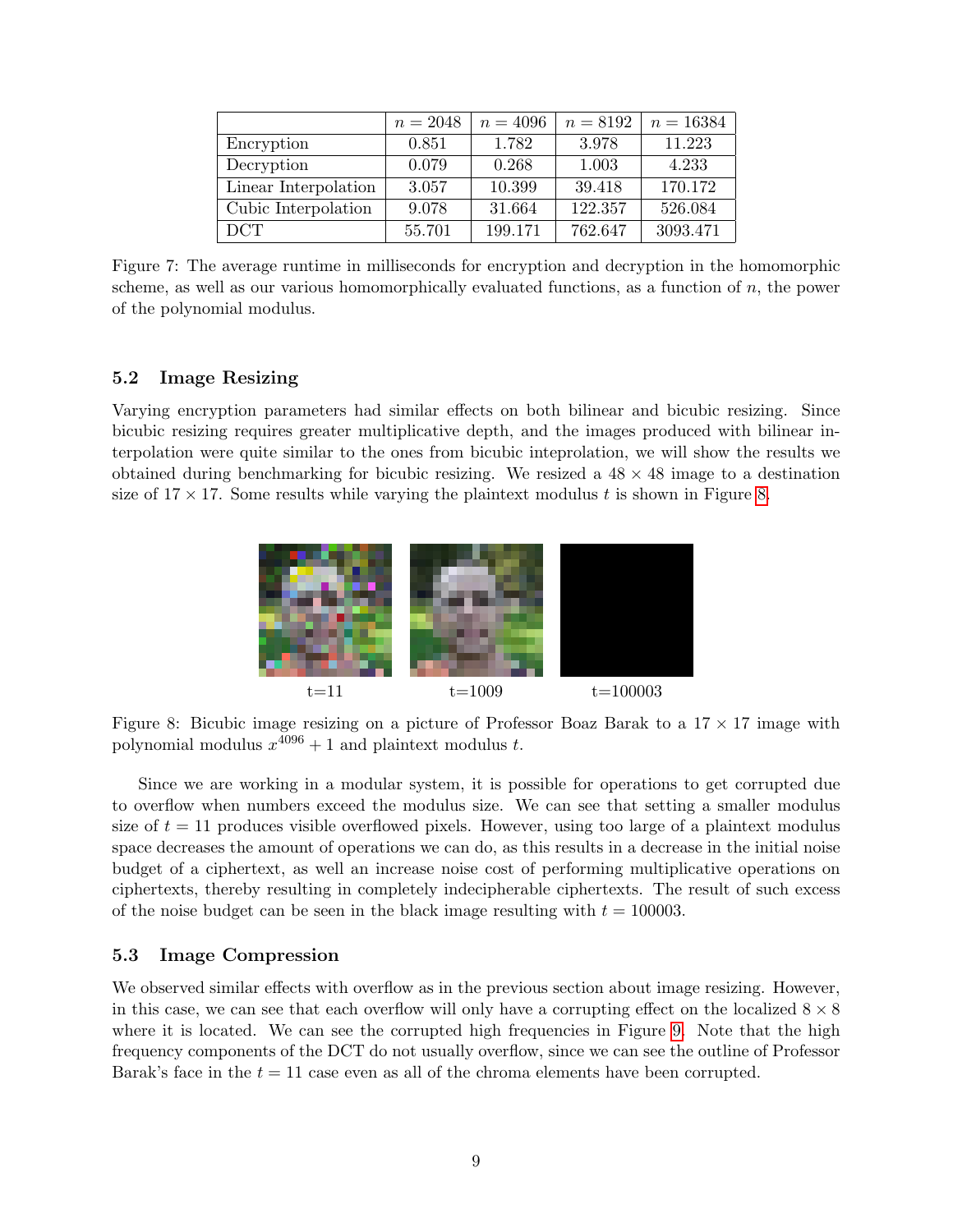

<span id="page-9-0"></span>Figure 9: JPEG encoding on a picture of Professor Boaz Barak. All of the pictures were computed with polynomial modulus  $x^{2048} + 1$  and plaintext modulus t.

#### 5.4 Image Decompression

When running the image decompression algorithm, several parameters needed to be tuned for correctness. Since we use a Fourier series to approximate the step functions, the approximation must go from 0 to 1 continuously. Therefore, using the Fourier series will cause values near the boundaries of the run length segments to bleed over, generating a smoothing effect, which becomes more pronounced as less Fourier series terms are used. Some resulting images with different numbers of terms in our Fourier series are presented in Figure [10.](#page-9-1)



<span id="page-9-1"></span>Figure 10: The effect of our image decompression approximation given different amounts of terms used in the Fourier series expansion. We used the decompression assuming the run length encoding was used for RGB values, which causes the smoothing effect. Normally, the run length encoding in actual the actual JPEG and video formats are done after DCT and in the YUV space.

We observe that as we increase the number of terms, the Fourier approximation gets better and better, and hence the amount of blending that occurs decreases. Once we get to 64 terms, the resultant picture is already extremely close to the original.

## 6 Functional Privacy

Although homomorphic encryption schemes give some security guarantees for ciphertexts, they do not necessarily provide obfuscation of the function performed on the server. For instance, with careful choice of initial noise budget in a ciphertext submitted for computation on a proprietary neural network, a client might be able to exfiltrate information on the number of layers in the neural network based on noise corruption in the result obtained from the server, since multiplicative operations take a heavy toll on noise budget.

Given that some of our work's primary applications lie in application of homomorphic image processing tools for server-side computation on client data, we will briefly mention some recently proposed resolutions to this problem. Gentry [\[1\]](#page-11-0) suggests an approach, where when we receive an input ciphertext, we add it to a ciphertext with value 0, and noise significantly larger (in fact, super-polynomially larger) than the input ciphertext, to the input. This "noise flooding"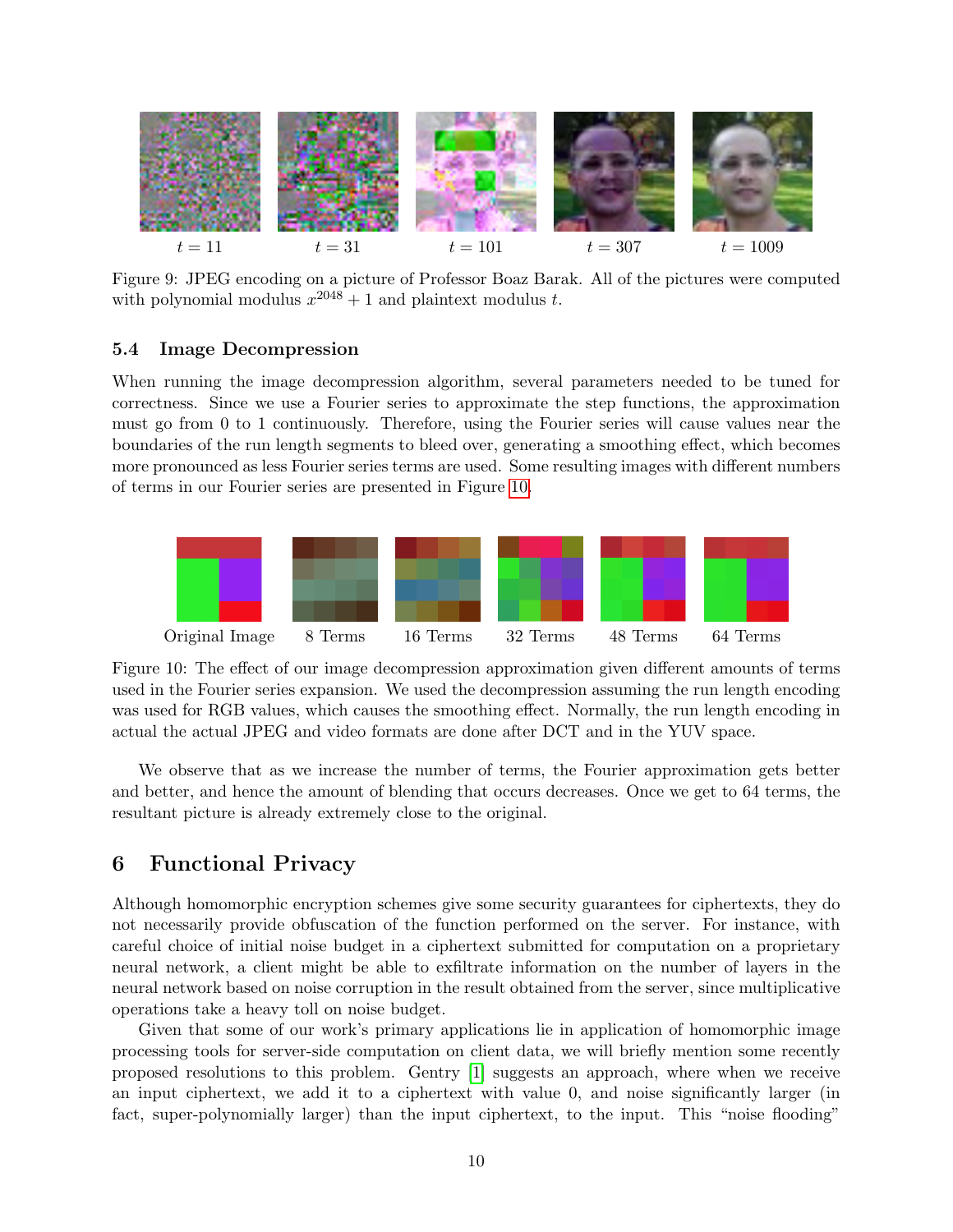of the input ciphertext effectively destroys the noise information originally present in the input ciphertext. Ducas and Stehle [\[12\]](#page-11-11) suggest another approach to this issue that does not have the noise tolerance requirements of the Gentry scheme. Their scheme, which they call "soak-spinrepeat", essentially involves repeated re-encryption with bootstrapping with injections of noise in between re-encryptions in a way similar to the Gentry scheme, except with much smaller noise than is required in that scheme.

# 7 Conclusion

In this report we constructed and benchmarked image resizing, encoding, and decoding using a fully homomorphic scheme. We implemented these using Microsoft's SEAL library assuming a client lacking computational resources wishes to outsource their function to a cloud server. We showed that homomorphic image resizing can feasibly be done on standard size images, even with the limited resources of a standard desktop computer. Furthermore, we have implemented a homomorphic run length decoding algorithm that can be used to implement JPEG and other image decoding algorithms. Currently, in many implementations of neural nets or biometric applications, raw images are encrypted and sent to the server, which consumes a lot of computational power on the client side. Being able to send a compressed image and have it be rescaled and decompressed homomorphically on the server side will significantly decrease the computing power needed on the client side to utilize fully homomorphic encryption schemes, allowing weaker edge devices to securely outsource computation for sensitive data.

# 8 Acknowledgements

This project in homomorphic encryption was done for CS227 taught by Professor Boaz Barak at Harvard University. We would like to thank him for his lectures and notes ([https://www.](https://www.intensecrypto.org/) [intensecrypto.org/](https://www.intensecrypto.org/)) for the course! Also, we would like to thank Chi-Ning Chou and Yueqi Sheng for their support in the class.